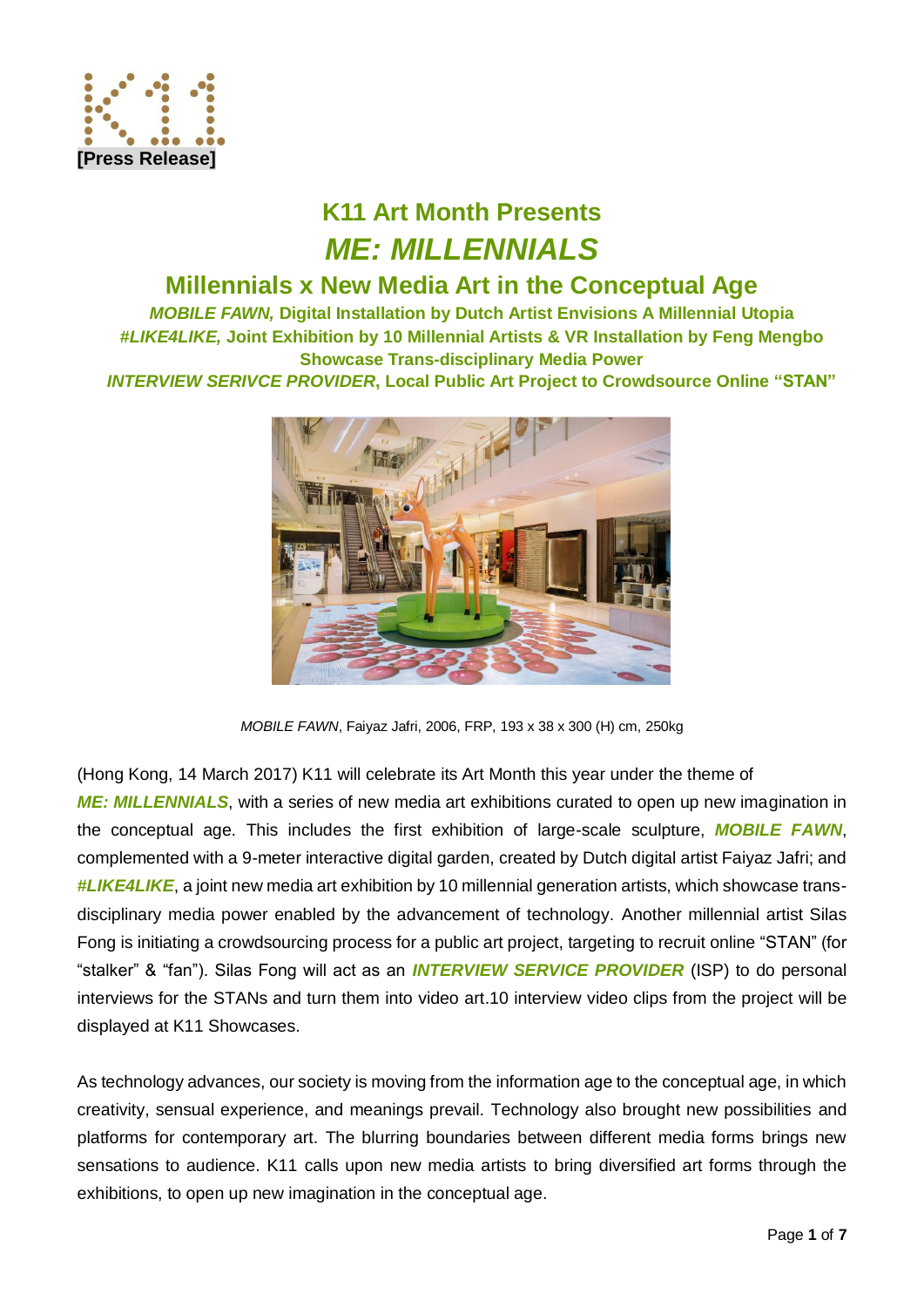

### **Digital Installation by Dutch Artist Envisions A Millennial Utopia**

[Exhibition Details] *MOBILE FAWN,* **Digital Installation by Faiyaz Jafri Date: 21 March 2017 – 7 May 2017 Venue: K11 Atrium Free Entrance**

*MOBILE FAWN* is a real life extension of Faiyaz Jafri's computer illustration, Vega's Garden. Through the 3-meter tall sculpture, he created a virtual utopia for his girl who was born in the millennium. Each spot on the fawn is a window, giving a view to a simple, clean and high-tech living space contained in the body of the fawn. We could not "enter" this space, but a first-person perspective is offered through the animation video created by Jafri, which shows a journey through the body – getting inside from the nose, one descends the spiral staircase to reach a living space, where a young girl is holding on to a joystick and enjoying the virtual and liberal space. A juxtaposition of nature and human-made environments, the work represents the human paradox of defying nature and embracing realities.

To receive the *MOBILE FAWN*, K11 joint hands with the artist to build a 9-meter interactive digital garden. The installation is filled with changing visuals and the public is invited to interact with it through body movements. Come and experience this interactive art installation specially made for Hong Kong!

### **About Faiyaz Jafri**

Faiyaz Jafri was born and raised in rural Holland of Dutch and Pakistani descent. He is a digital artist, animation artist, a film director, and the curator and creative director for the Third Culture Film Festival. Jafri's art explores Jungian archetypes in the modern world, distilling the pop references of mass media and global popular culture into a visual shorthand of neo-archetypes. His pictographic style leaves out unnecessary frills and extras, and keep challenging common perceptions.

Jafri studied at the Technical University of Delft (Msc) and is self-taught as an animation artist and music composer. His illustrations have been featured at The Face, Nova, Wired, Spin, Raygun, Numero, Jalouse, and Rolling Stone, and his award-wining films have been screened at prestigious festivals and museums. Jafri's personal website [www.bam-b.com](http://www.bam-b.com/) have been awarded the best website by numerous internet magazines from around the world. He is now living and working in Hong Kong.

### **Joint Exhibition by 10 Millennial Artists Showcases Trans-disciplinary Media Power**

[Exhibition Details]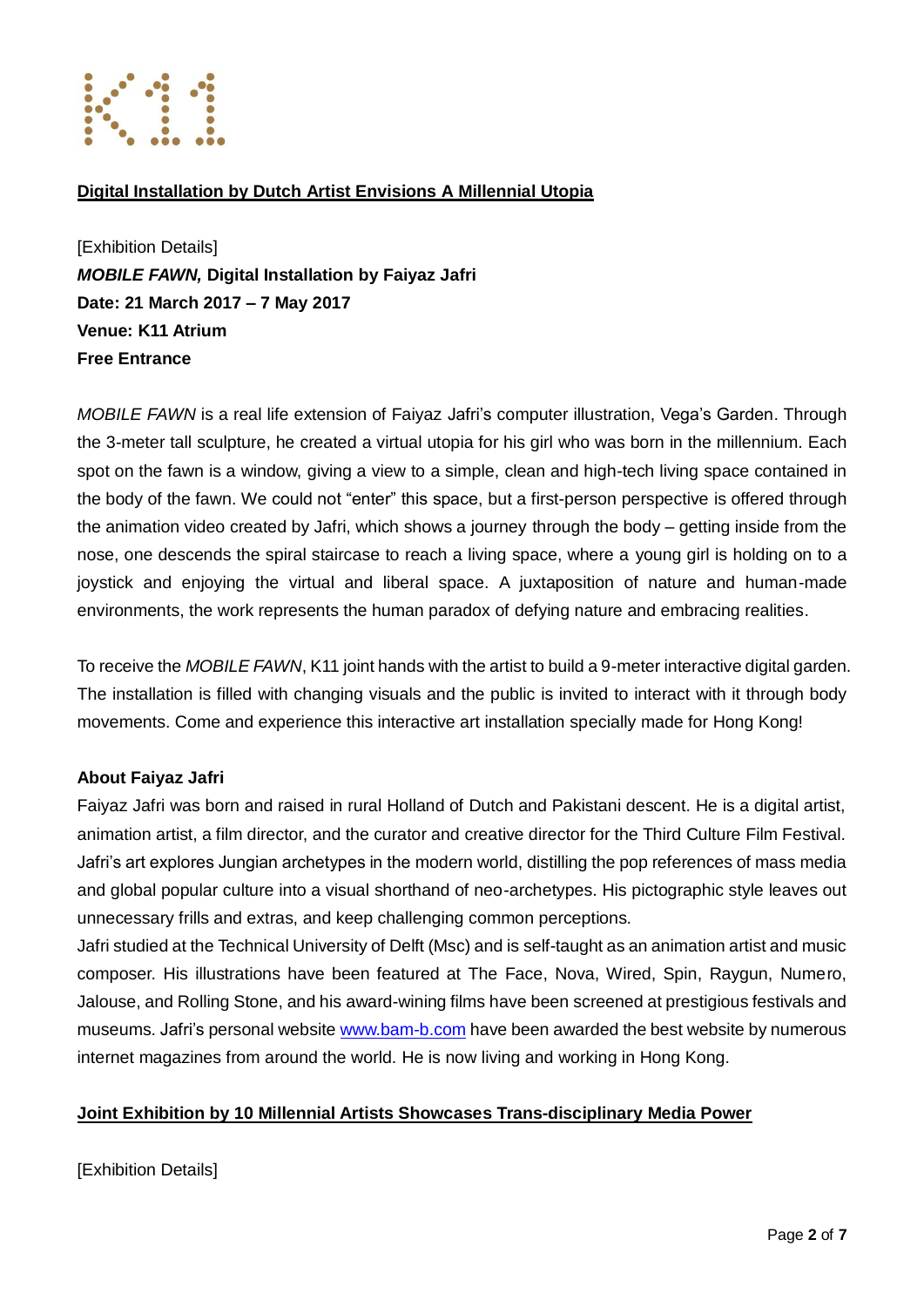

*One World Exposition 2.1: #like4like Exhibition* **Date: 21 March 2017 – 21 May 2017 Venue: chi K11 art space Fee: \$20 / person** 

**(Free entrance for Klub11 Gold Members, Artist Klub individual and family members and students aged above 10 with valid HKID card. Parental Guide under the age of 10)**



*PICNIC,* Chen Tianzhuo, 2014, film, 7'50"

*#LIKE4LIKE*, the joint exhibition by 10 millennial generation artists, is another highlight of K11 *ME: MILLENNIALS*. A collaboration of K11 with Videotage, the new media exhibition will showcase diversified art forms including 3D animation, kinetic art, video imaging. Some of the artists even channelled art through their own body, displaying trans-disciplinary media power in connection with the millennial conceptual age.

Participating artists include: **Carla Chan**, **Chris Cheung**, **Tang Kwok Hin**, and **Morgan Wong** from Hong Kong; and **Chen Tianzhuo**, **Chen Wei**, **Double Fly Art Center**, **Hu Weiyi**, **Lu Yang**, and **Sun Xun** from China.

*#LIKE4LIKE* is an extension of our previous exhibition, One World Exposition 1: Parallel Universe back in 2011. The project originated from an observation of the relationship between the art scenes in mainland China and Hong Kong – despite knowing one another by name, there was little or no communication and exchange between artists from the two areas. Therefore, for the previous exhibition, new media artists from the two areas was "paired up" on purpose. By focusing on the process, the curators hoped that artists from a multitude of disciplines could collaborate in a meaningful way. For the second instalment at K11, the focus is on millennial artists born in the 1980s and 90s.

The exhibition title, "like-for-like", is derived from the popular social media term. The curators Issac Leung and Kyle Chung came up with a curatorial framework with interactive elements and lots of cures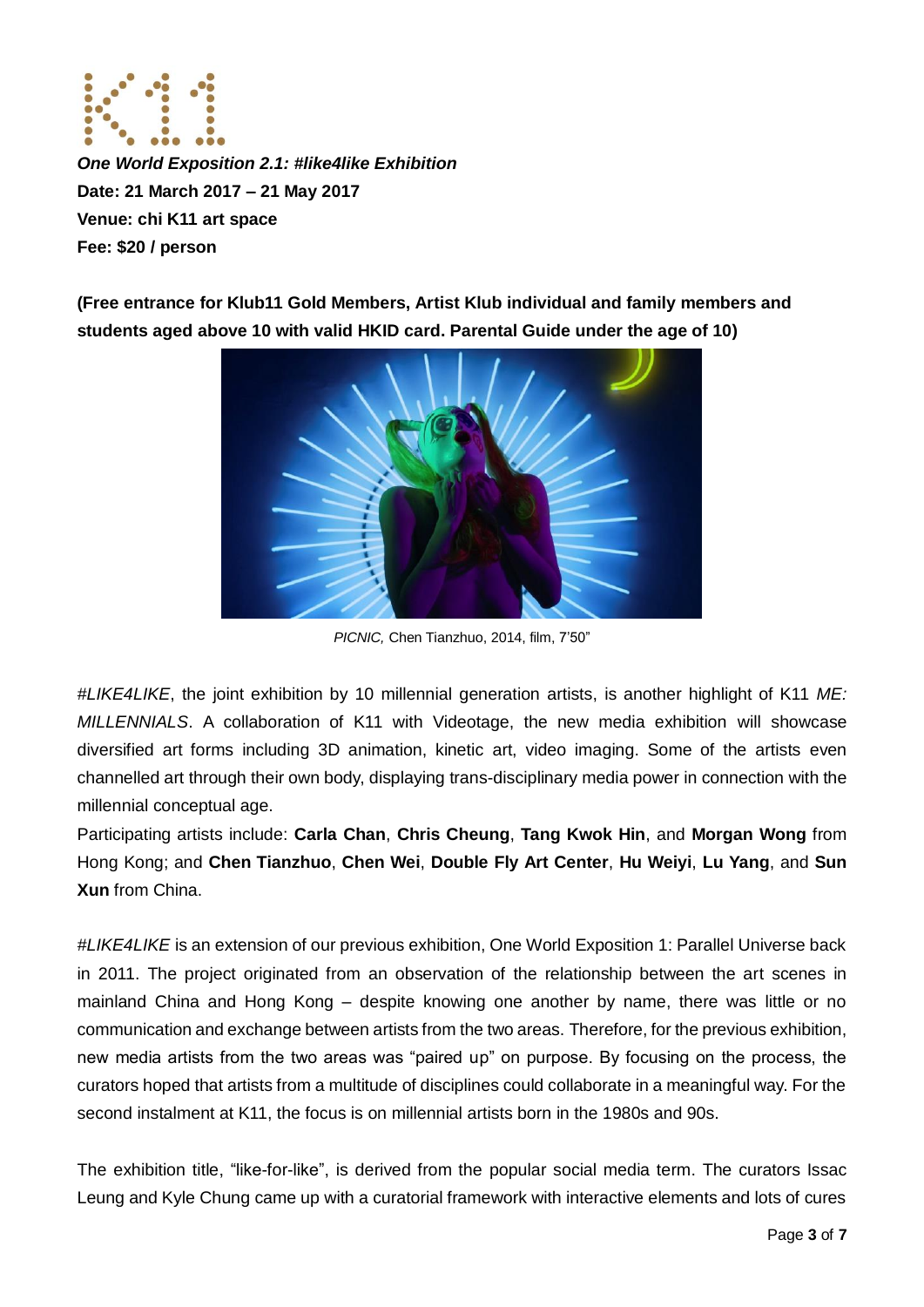

to "steal likes". The idea is for the audience to interact with the artists on social media platforms. A multitude of colours are injected into the exhibition, while the public is encouraged to upload photos onto Instagram.

The curator **Kyle Chung** stated, " #like4like is part of the whole project. In April, the group of mainland Chinese artists will pay a visit to Hong Kong. We're now enlisting a youtuber to create a 'reality show'. We hope the project could go beyond usual art project, as such, the selected artists are also wackier. The Hong Kong artists are less subdued in their subversiveness, for example, Tang Kowk Hin's work is about obsessive compulsiveness. While appearing serene on the surface, Clara Chan's work is about distorting perspectives."

The other curator, **Issac Leung**, stated, "when it comes to 'mainland China's wackiest artist', Lu Yang definitely tops the list in his subversion of traditional Chinese taboos. Sun Xun was born in 1980 and thus, has the most experience in the group. We'll be exhibiting a three-dimensional work of his. Chen Wei is known for his photography work, but we specially selected his neon light installation which was inspired by the name of a dance hall and which sparks the pertinent question on what 'freedom' means for this generation of artists. Chen Tianzhou is another artist with an alternative style. Double Fly Art Center is made up of nine male artists whose 'whatever goes' style is underpinned by a strong critical stance. Meanwhile, Hu Weiyi's work responds to urban development in China."

[Special Featured Exhibition] *Feng Mengbo Virtual Reality Special Exhibition* **Date: 21 March 2017 – 21 May 2017 Venue: Entrance of chi K11 Art Space Free entrance Parental Guide under the age of 10**



*Q3DVR,* Feng Mengbo, 2017, Installation, Computer, Oculus Rift VR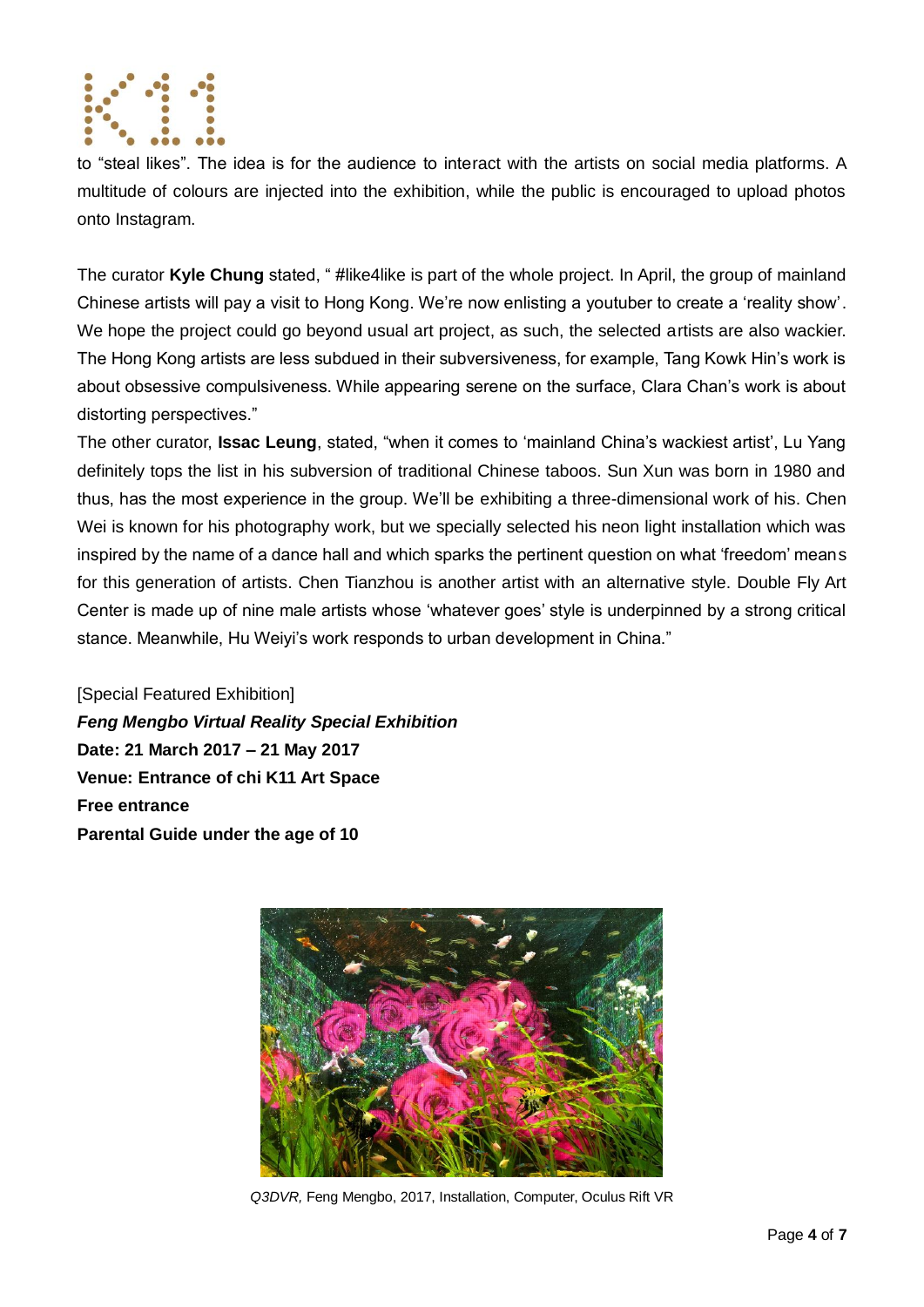

In addition, the *Feng Mengbo Virtual Reality Special Exhibition* at the entrance of chi K11 art space is not to be missed. Famous for his creative work in forms of computer games, the Chinese contemporary artist Feng Mengbo was invited to set up a virtual reality installation adopting the latest Oculus rift VR system. Audience can put on the VR headset to immerse in a virtual world designed by the artist: Feng Mengbo set up a stage of unlimited time and damage, and activated about ten robots to fight against each other in a pool. The audience gets a free view as a spectator. All characters are essentially the same naked girl, who is always talking on her iphone, with a bunch of roses as her signature weapon. Dead bodies will transform into giant roses.

The artwork was modified from the artist's previous work, Q3D, which was exhibited in the 3rd Seoul International Media Art Festival and Art on the Beach (2004, Nice, France). The artist redesigned the 3D model for a new perspective using the virtual reality technology.

### **Local Public Art Project to Crowdsource "STAN"**

[Exhibition Details]

*INTERVIEW SERVICE PROVIDER* **Public Art Project by Silas Fong Date: 21 March 2017 – mid May 2017 Venue: K11 Showcases Free Entrance**

Millennial artist Silas Fong is initiating a crowdsourcing process for a public art project from end February to early March, with a target to recruit "STAN" (for "stalker" & "fan"). Silas Fong will act as an "Interview Service Provider" (ISP) to do personal interviews for the STANs and turn them into videos.10 interview video clips will be selected from the project, for display at K11 Showcases.

Social network allows us to connect with an enormous crowd of stranger. It might be incorrect to stalk a stranger's life without notice. However, a stranger has clearly granted such permission once their photos, information and thought are uploaded to the public domain. Don't feel guilty about your curiosity. After all, aren't we all curious to know more about that familiar stranger?

Interview Service Provider (ISP) makes the world more open while being able to keep people disconnected. Enjoy the excitement and being safe at the same time. We now offer stalkers the opportunities to know more about a stranger further through social networks.

- Upon the agreement by STAN (participant), ISP will invite a TARGET to a video interview.
- Once agreed by the TARGET, STAN should provide 10 questions plus a message tailor-made for the TARGET.
- STAN to provide written comments on the interview clips. The final writing will be based on the TARGET's behaviour, and any discrepancies between the reality and the imagination of the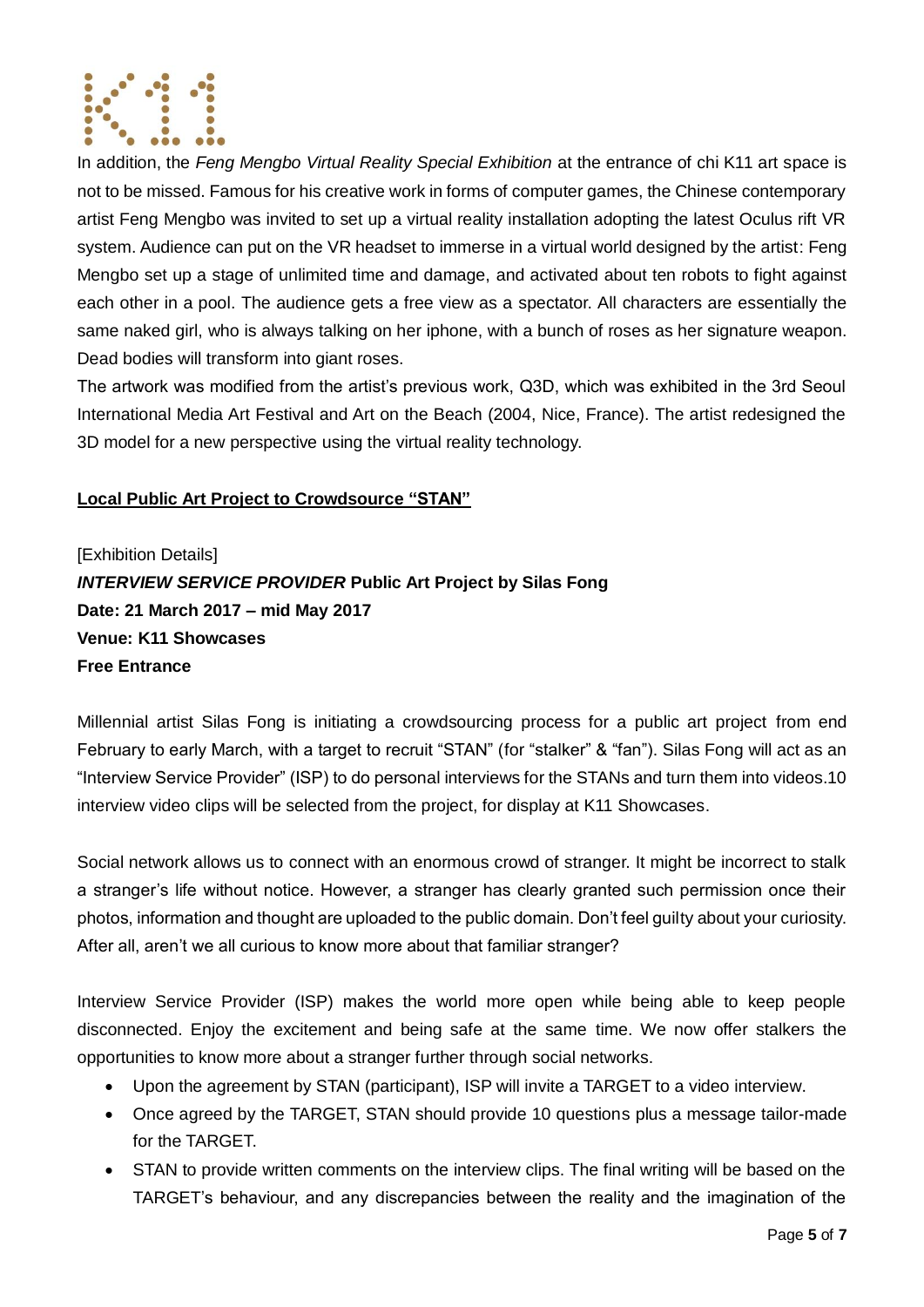

 Important rule: ISP and STAN shall never disclose the identity of STAN in any way. Edited video clips from interview will be shown to STAN.

After final editing, 10 interview video clips will be selected by the artist for display at K11 Showcases. It is ISP's professional endeavor to satisfy any STAN's curiosity and keep the TARGET's curiosity ravenous.

#### **Press Images**

Please download high resolution photos from this link: <https://www.dropbox.com/sh/y3kw0pht44og3c3/AAAesxSO5db-XYziJDYqRUCXa?dl=0>

- End –

### **About K11**

A global high-end lifestyle brand operator under New World Group, K11 is the world's first original brand to pioneer the blend of three essential elements of Art • People • Nature.

Art - K11 not only displays a permanent collection of local young artists' works, but also allows the public to appreciate different local artworks and performance during shopping and leisure through the provision of various multi-dimensional spaces. This can help enhance the communication and exchanges between local artists and the public, nurture habits of art appreciation, and allow young artists to have more opportunities for showcasing their works so as to foster the development of local art.

People - K11 manages, reorganizes and integrates humanity, history and geography of the adjacent regions from various perspectives in different cities. It revitalizes, regenerates and recreates the humanistic experience, art and culture in the regions so as to create a unique K11 multicultural living area.

Nature - Various green design and technology concepts are taken into account in the interior architecture of K11 projects so as to minimize the negative impacts on the natural environment and upgrade the overall quality of urban public premises. Designed with a garden concept, K11 features a multidimensional natural landscape with a variety of local plants, green roof, vertical greening and urban farming, and creates a perfect integration of natural space and local culture so that visitors feel like indulging in an urban oasis and are inspired to consider the intimate relationship between human and nature.

For inquiry, please contact:

#### **K11 Concepts Limited**

Agnes Yung 3723 0189 / 6777 0284 agnesyung@K11.com